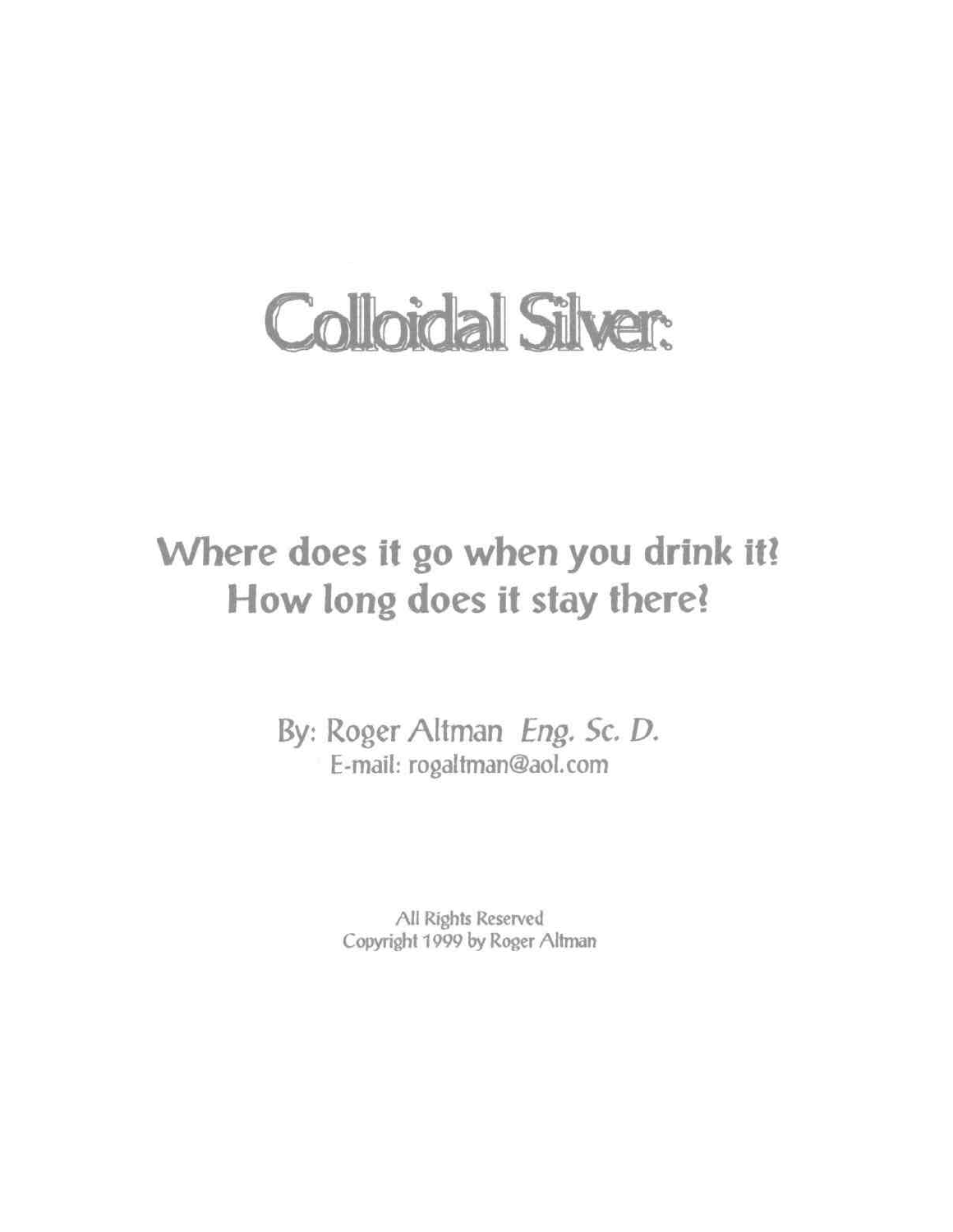#### **COLLOIDAL SILVER: WHERE DOES IT GO WHEN YOU DRINK IT? HOW LONG DOES IT STAY THERE?**

#### **Disclaimer**

This report is for informational purposes only. It is not meant to be a personal guide for colloidal silver dosing. The results are based on a single individual's metabolism and excretion rate, which vary widely from person to person.

#### **Summary**

A fixed amount of colloidal silver was ingested each day for several months before a preliminary 24-hour silver balance was attempted by measuring the amount of silver found in feces, urine, nails, hair and perspiration. After estimating the amount of silver produced in 24 hours from each of these sources, it was concluded that urine and feces provide a good first approximation of the total amount of silver excreted by the body. This study was followed by a second more extensive effort which was designed to monitor the residual quantity of silver eliminated over time by estimating the weight of silver in feces and urine from weekly (and later, tri-weekly) 24 hr. samples. During this period, a single test was made in an attempt to demonstrate the influence of water intake on the quantity of silver excreted in urine.

#### **Introduction**

Despite the recent popularity of using colloidal silver (CS) for water purification and to treat infection, there exists no reliable data with respect to silver elimination rate from the body including its distribution in feces and urine. Thus, I decided to measure my own colloidal silver intake and elimination rate as well as to investigate silver accumulation in specific areas of the body, such as hair, fingernails and perspiration. I also made a single measurement to survey the effect "excess" water intake has on the amount of silver eliminated in urine. This report represents the first attempt to answer these questions. Hopefully, these initial results may serve as a first step in establishing safe and effective dosages for using CS therapeutically, or even prophylactically.

One of the historic stumbling blocks that has made it difficult to accurately estimate silver elimination and distribution in the body has been due to the haphazard substitution of silver salts for CS, or the poor quality of CS produced for experimentation. For decades, grinding and precipitation were the only methods available. While some of these crude techniques did produce some CS, the product itself, nor its concentration, could be relied upon to be consistent from batch to batch, or to contain enough small particles to have much biological activity (while minimizing the dangers of heavy metal poisoning). Recently, the electrolytic method has gained popularity, but even this method can produce a broad range of results due to wide variations of colloid particle size and concentration.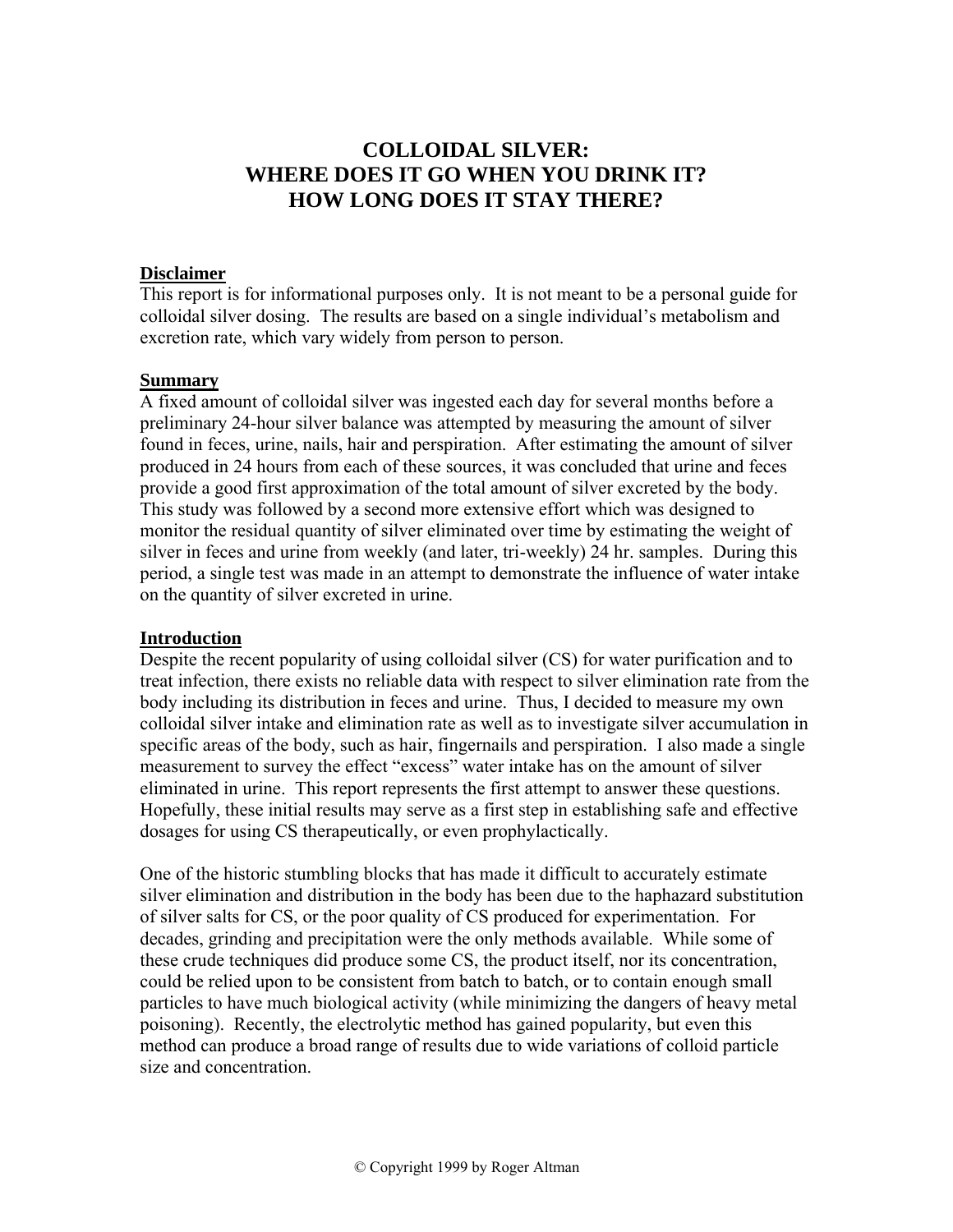For a number of years, the most common electrolytic method has relied on wiring batteries in series so that two (99.9% pure) silver electrodes could generate a potential of about 27-36 volts between them. To help promote the reaction, some vendors have recommended adding a small amount of salt to the distilled water electrolyte, while others believe that bonding the CS to a soluble protein would help stabilize the colloid, and thus allow it to better maintain its potency. Whatever the proposed "fix", these low voltage electrolytic generators yield CS that is unsuitable for research purposes because its potency is inconsistent from batch to batch, in addition to the fact that the CS is generally of poor quality based on impractically low silver concentrations, and/or an unacceptably large particle size. All of these variables contribute to forming a product, which has an unpredictable, and generally low biological activity. However, these problems can be overcome to a great extent by using a power supply with a 180 volt DC output and 120 AC input.

#### **Set-Up**

The present study is based on using a 180-volt DC current between a stainless steel container (cathode) and a silver strip (anode) suspended in about a half gallon of distilled water (less than 2 ppm total dissolved solids). The water distiller, as well as the electrolytic set-up and power supply, were commercial units purchased through the Internet. A milliammeter was added to the circuit to measure current to both monitor and help achieve process reproducibility.

#### **Preliminary Study**

A 24-hour silver balance was recorded by noting the total amount of CS ingested during this period and then analyzing urine and feces in order to measure the amount of silver excreted via these two modes (Kimball Labs, Draper, Utah). In addition, the amount of silver contained in perspiration, hair and nails was also determined. The results (given in mg) are summarized below.

#### 24 HOUR SILVER BALANCE (mg)

|       | Silver In      |                         | Silver Out    |  |
|-------|----------------|-------------------------|---------------|--|
|       | Ingested: 2.34 | urine:<br>feces:        | 3.14<br>0.83  |  |
|       |                | hair:                   | 0.09          |  |
|       |                | perspiration:<br>nails: | 0.04<br>0.002 |  |
| Total | 2.34           |                         | 397           |  |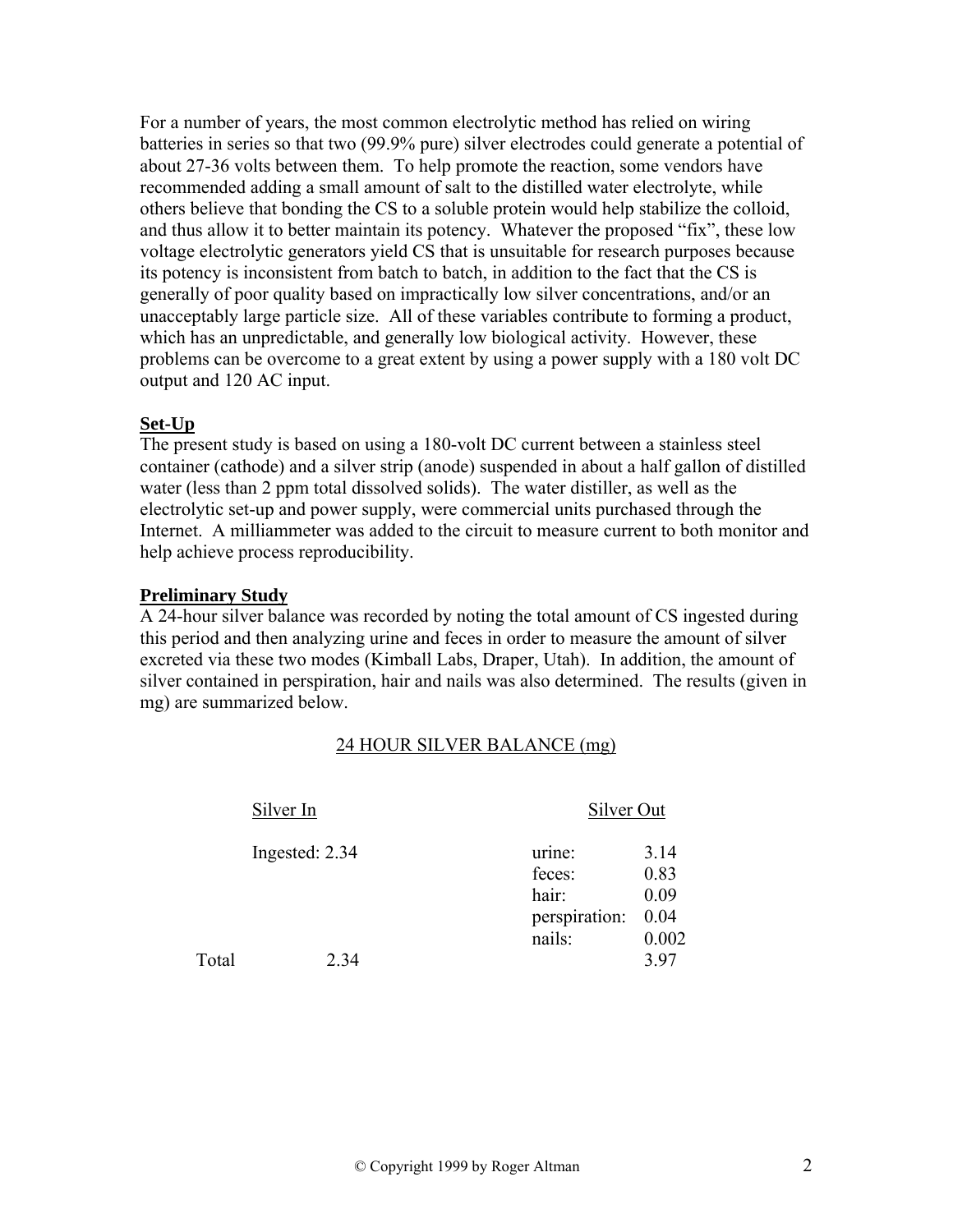For purposes of a mass balance, the amount of silver in hair, perspiration, and nail samples cannot easily be transformed into a corresponding 24-hour equivalent, but judging from the low level of total silver present from these sources, I think it is reasonable to discount these avenues for significant silver elimination. Taking into account silver loss through feces and urine alone, this preliminary study reveals that:

- 1) Silver is excreted easily from the body, primarily in the urine.
- 2) More silver leaving the body than entering during a 24-hour test period probably can be accounted for by the variability of the total amount of urine and feces produced on a day to day basis, i.e., body tissue acts as a "flywheel" retaining and excreting more or less silver depending on the daily volume of bodily waste generated.
- 3) Since the same daily amount of silver had been taken for several months prior to this 24 hour test, it is reasonable to conclude that the total amount of silver residing in body tissue is many times that of the daily amount eliminated (this conclusion is supported by additional evidence given later). Therefore, it seems quite possible that CS taken prophylactically offers better protection than CS taken only at the onset of illness.

#### **Primary Study Procedure**

The procedure used to monitor the silver elimination rate had these steps:

- 1) CS was consumed daily for several months and ranged from ingesting less than 1 mg (during the first month) up to 2.34 mg per day (for most of the study).
- 2) After approximately 5  $\frac{1}{2}$  months of daily CS ingestion, no further CS was consumed, and the total CS ingested was estimated by analyzing the electrolytically generated CS for silver and noting the daily volume consumed.
- 3) The first fecal and urine sample was collected 5 days after CS ingestion ceased. After that , samples were collected weekly during a 24 hour period up to and including the fifth week. Beyond that point, 24-hour sampling occurred once every three weeks. The weight of feces and the volume of urine were noted for each 24-hour collection period. Then about 50 grams of feces and 50 ml of urine were sampled from the total amount collected and sent to the lab (Kimbal Labs, Draper, Utah) for silver analysis. Results were reported in ppm for the urine samples and in mg of silver per measured fecal weight (containing the original amount of moisture). Total silver in feces was then calculated from the ratio of total collected weight divided by the weight reported by the lab. Total milligrams of silver in urine were obtained by multiplying ppm reported by the lab by the total urine volume taken during the corresponding 24-hour period.
- 4) Because of the day-to-day variation in the volume of urine and feces, milligrams of silver in a given sample were normalized to a daily average urine volume and fecal weight using the equations and values shown below: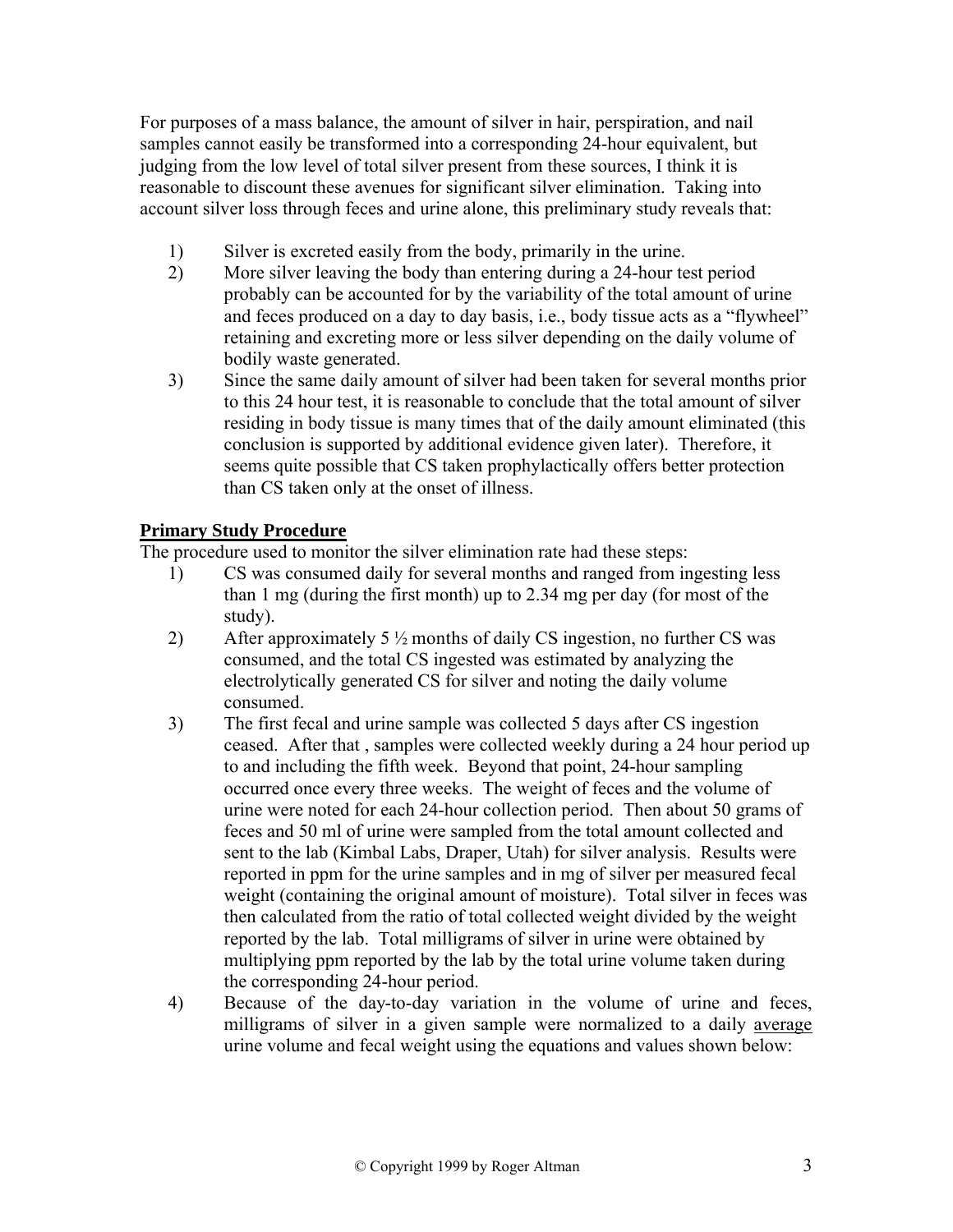#### Adjustment of 24-Hour Urine and Fecal Samples

| [standardized mg silver] = $CFx$ mg silver in individual fecal sample              |
|------------------------------------------------------------------------------------|
|                                                                                    |
| [standardized mg silver] = $CU \times mg$ silver in individual urine sample        |
|                                                                                    |
| Where $CF = avg$ wt for fecal samples (503 grams)/wt of an individual fecal sample |

The raw as well as the adjusted data are summarized in Table I.

#### **Estimating the Rate of Silver Elimination**

As the body is depleted in silver, the rate of its elimination slows down. A graph illustrating this relationship would show milligrams of silver excreted approaching zero asymptotically as time approaches infinity. Since I have a very limited number of data points, this graphical relationship would require fitting a curvilinear relationship with time (x) axis, which would increase uncertainty. Accuracy can be improved by plotting the reciprocal of total milligrams of silver eliminated per day because this function creates an approximately linear relationship for most of the data.

Even though there is little doubt that some residual silver remained in my body after 96 days (when the last sample was taken), I have chosen not to extrapolate the reciprocal of "mg silver eliminated per day" to "infinite" time because doing so would only add another element of uncertainty. Therefore, the percent silver elimination discussed below should be viewed as a maximum value, which can be refined when more data becomes available.

Figure 1 shows a plot of silver elimination rates given in the last column of Table I. Note these values, which are the reciprocal of the normalized data, appear linear over an appreciable time period (between 19 and 96 days). However, the data point for the  $19<sup>th</sup>$ day required a very large correction in urine volume to standardize it to the nominal (1648 ml) value. Therefore, it may be more prudent to assume linearity only between day 33 and day 96. In addition, the data including the  $12<sup>th</sup>$  and  $33<sup>rd</sup>$  day appear to exhibit a constant silver elimination rate, whereas the data including the  $5<sup>th</sup>$  and the  $12<sup>th</sup>$  day appear to be linearly related to time. No doubt, the scarcity of precise data in the 0-33 day timeframe create uncertainty with regard to the exact relationship between silver elimination rates and time during the first few weeks of sampling. Nevertheless, I believe there is some justification to characterize these data as points lying on three distinct curves. Supporting this hypothesis is the changing distribution of silver between urine and feces as a function of the silver concentration in body tissue. This variable silver distribution between feces and urine is consistant with the influence of two mechanisms that control how silver is excreted from the body. The next section discusses this proposal in more detail.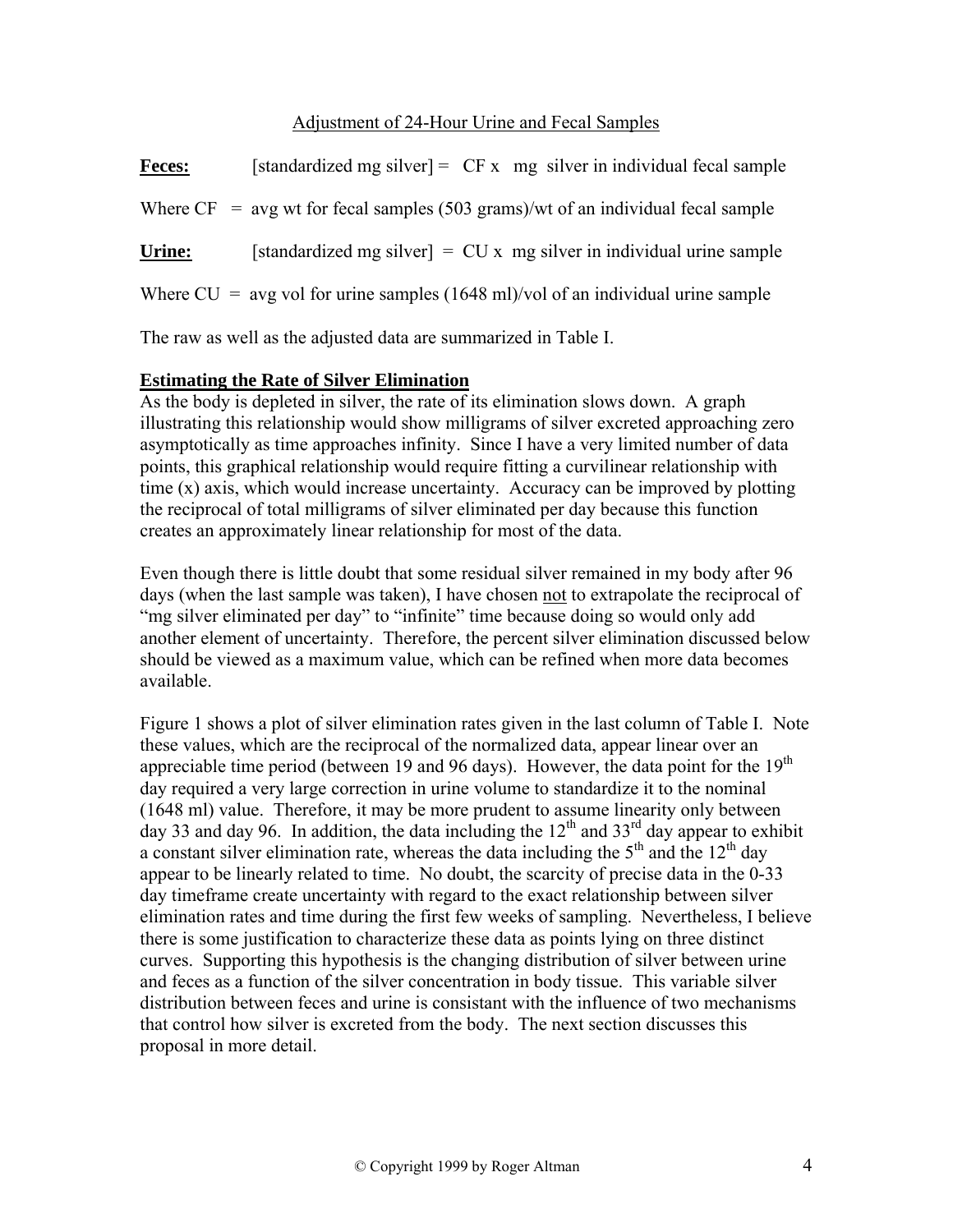To convert silver elimination from "days required to eliminate an mg of silver" to "percent silver eliminated" as a function of time, a numerical integration was performed after the analytical expressions for the three curves shown in Figure 1 were obtained (see Appendix I for details). The results of this calculation are given in Table II and are plotted in Figure 2.

#### **Silver Elimination Mechanism and Other Observations**

Table I also reveals that when enough CS has been ingested to achieve steady state, the CS "excess" appears, for the most part, to go directly to urine. (Note that on Day  $5 -$  just 5 days after halting CS ingestion – 9 mg of silver were deposited in urine and only 0.7 mg was found in feces). This primary mechanism for silver elimination is represented by curve "A" in Figure 2. Then a transitional phase occurs when, in addition to the influence of the first mechanism, a second mechanism is evident as the metabolic elimination of silver contained in body tissue begins to play a more important role. This transitional period is labeled curve "B". Finally the second mechanism predominates (marked as "C" in the same figure) as clearly shown by a shift in the data points in Figure 2 beyond day 33, and supported by noting the large change in silver distribution between urine and feces on the  $96<sup>th</sup>$  day compared to that of the  $5<sup>th</sup>$  day. This shift is quite significant and strongly suggests two separate silver elimination mechanisms at work.

In addition, the data collected on the  $33<sup>rd</sup>$  day (Table I) demonstrates that when several "extra" liters of water are consumed per day, urinary silver elimination appears to increase proportionately. However, this acceleration in silver loss will probably only work when there is significant silver present in the bloodstream with respect to that residing in body tissue.

#### **Conclusions**

Ingestion of properly prepared CS does not result in silver accumulating in the body. There is no evidence that silver deposits significantly in hair or fingernails and, in fact, the data support the conclusion that after taking more than 2 mg of CS per day for several months, silver seems to be purged from the body (mostly through urine) at about the same rate at which it is consumed. Furthermore, upon terminating CS intake, it appears that as much as half the silver residing in body tissue will be purged (through urine and feces, but more and more through feces as time goes on) in less than a month. Even this relatively short residence time could be reduced substantially if several liters of water were consumed daily.

#### **Acknowledgment**

I would like to express my sincere gratitude to Bill Schenker, M.D. for his thoughtful suggestions and support. Without his selfless assistance, this study would not have been undertaken. I would also like to thank my wife, Rosa Altman, MS Chemistry for suggesting this study, preparing the figures and tables as well as reviewing this manuscript, Jennifer Altman BA, medical student at Duke University, for her editorial suggestions and Erin Altman for typing much of this manuscript.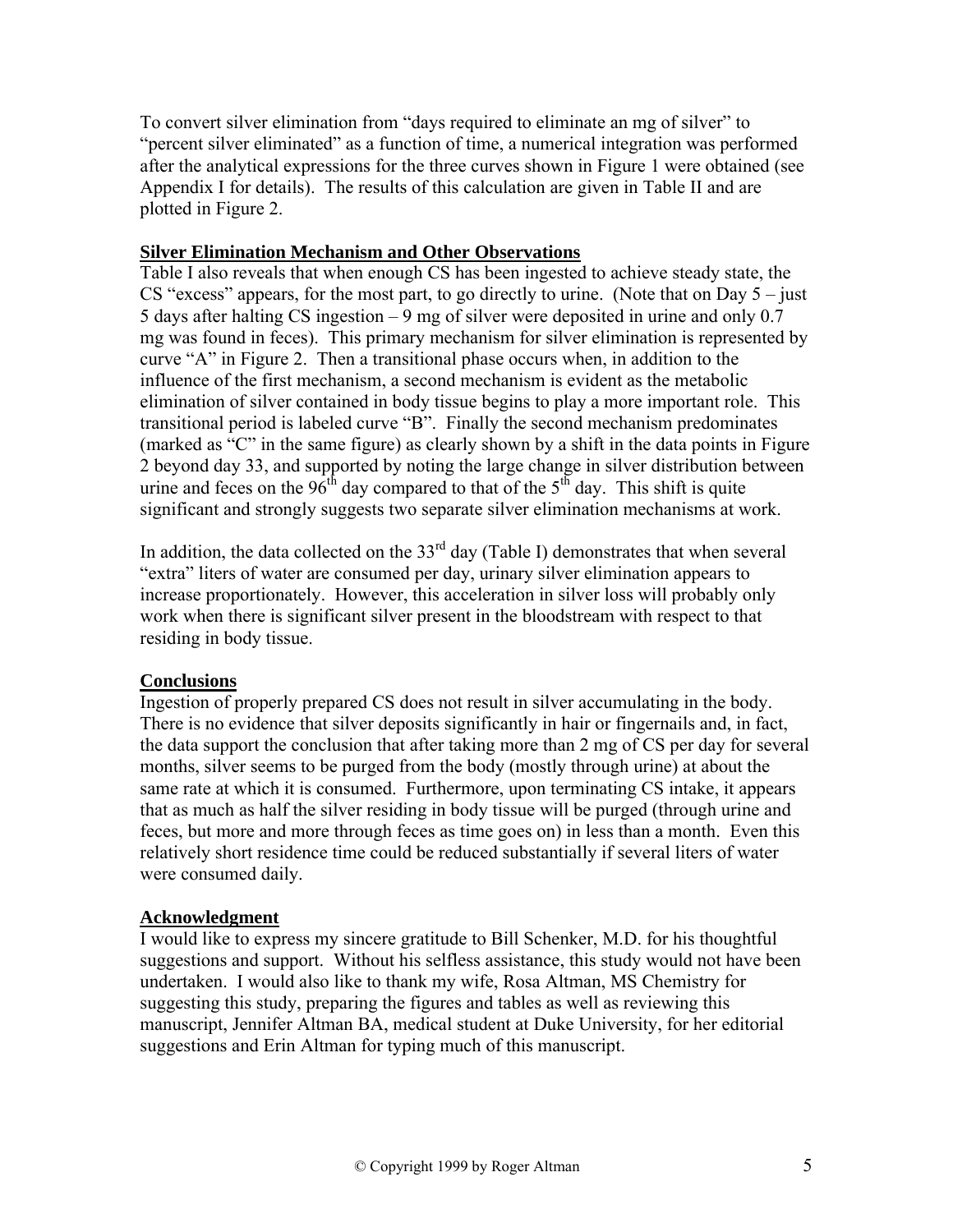|        | <b>Contract Contract</b> |        |  |
|--------|--------------------------|--------|--|
| ٠      | í,                       |        |  |
| ì<br>î |                          |        |  |
| ×<br>ı |                          |        |  |
| ï      | ł<br>÷                   | ٠<br>۰ |  |

# ESTIMATED SILVER ELIMINATION RATE

| Reciprocal (ND)      | 100/mg                           |      | 9.35              | 21.93    |               | 19.60 | 21.37 | 46.08 | $4 + 4$ | 89.28 |
|----------------------|----------------------------------|------|-------------------|----------|---------------|-------|-------|-------|---------|-------|
| Normalized Data (ND) | $\left( \frac{m}{2} \right)$     |      | 10.70             | 4.56     | 9.07          | 5.10  |       | 2.17  | 南南市     | 1.12  |
| Raw Data             | (mg)                             |      | 9.73              | 4.06     | 5.24          | 5.20  | 12.17 | 2.43  | 南索宾     | 2.68  |
| <b>Total Silver</b>  | (mg)                             |      | 9.00              | 2.85     | 3.74          | 3.36  | 10.81 | 1.31  | 安全食     | 0.64  |
| Total Volume         | $\equiv$                         |      | 1500              | 1425     | 850           | 1865  | 4915  | 3650  | 1850    | 1600  |
| Silver               | (ppm)                            |      | 6.00              | 2.00     | 4.40          | 1.80  | 2.20  | 0.36  | 青青素     | 0.40  |
| <b>Total Silver</b>  | $\overline{m}$ g)                |      | 0.73              | 1.21     | 1.50          | 1.84  | 1.36  | 1.12  | 安食堂     | 2.04  |
| <b>Total</b>         | $\widehat{\mathbf{e}}$<br>Veight |      | 452               | 483      | 415           | 435   | 643   | 356   | 572     | 668   |
| Sample               |                                  |      | 74.50             | 63.61    | 35.97         | 42.63 | 52.15 | 29.80 | 青安市     | 35.94 |
| Silver               |                                  |      | 0.120             | 160<br>ö | 0.130         | 0.180 | 0.110 | 0.094 | 医食物     | 0.110 |
|                      |                                  |      | 5                 | 12       | $\frac{9}{2}$ | 26    | 33    | 54    | 75      | 96    |
|                      |                                  | Days | Weight(g)<br>(mq) |          |               | 11.03 |       | 4.68  |         |       |

Average urine volume from selected values: 1648 mL<br>Average fecal weight from selected values: 503 g

## TABLE II

# SILVER ELIMINATION RATE

| ā<br>Percar |
|-------------|
| 2           |

Г

| nates ill in laking natearing | 23 | 50 |    |
|-------------------------------|----|----|----|
|                               |    |    |    |
| lefenl                        |    |    | 98 |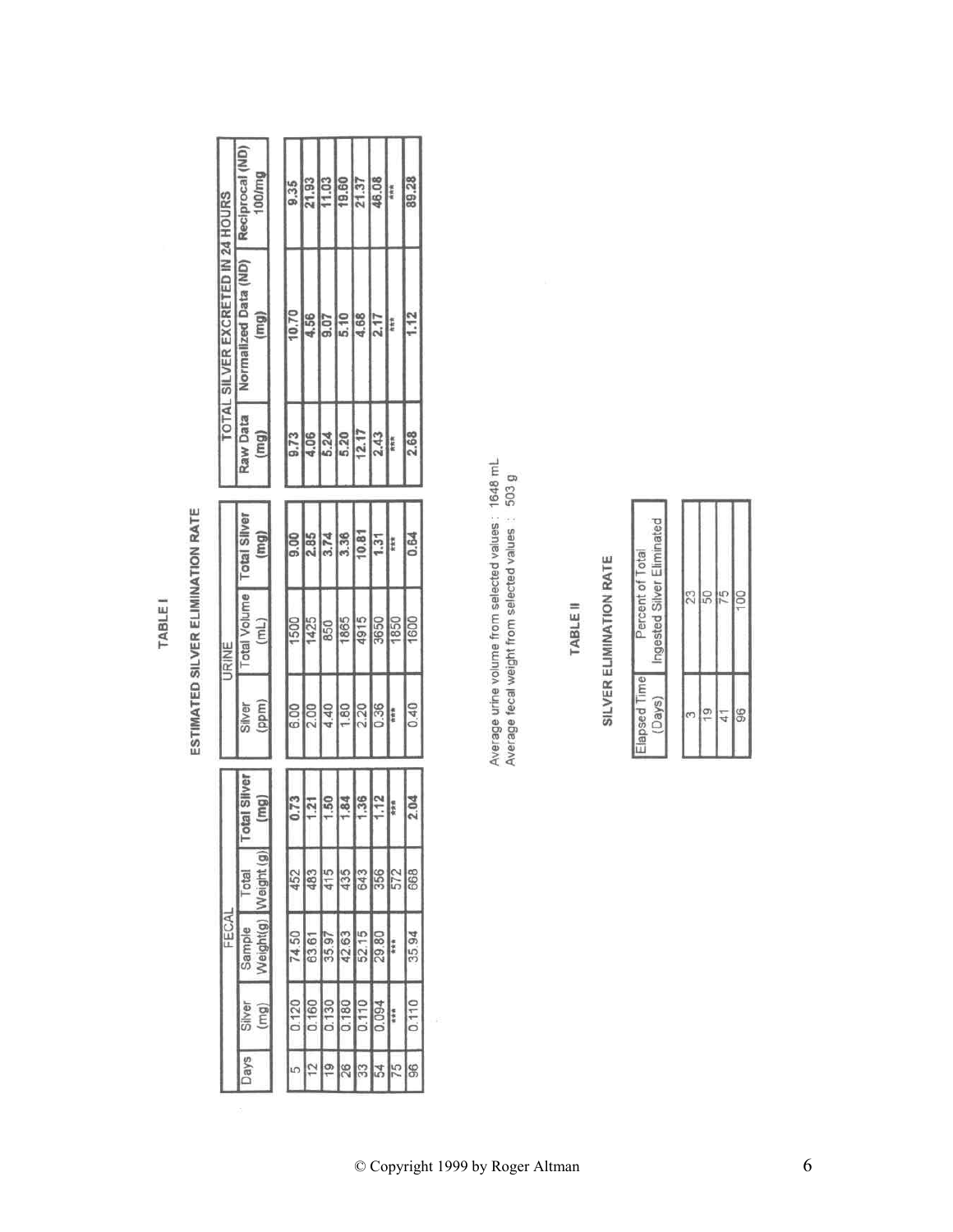



#### SILVER ELIMINATION RATE BY NUMERICAL INTEGRATION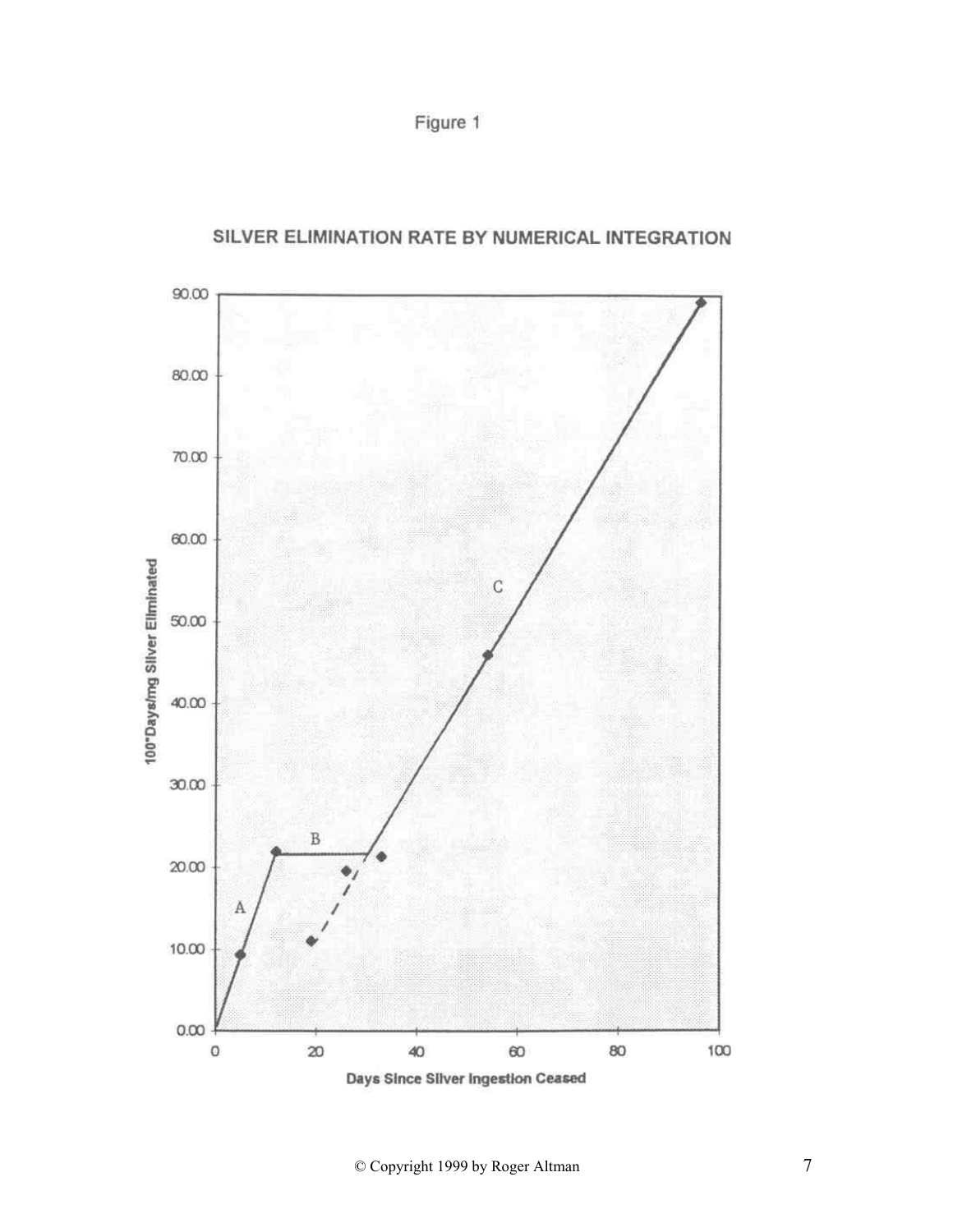Figure 2



#### PERCENT SILVER ELIMINATION WITH TIME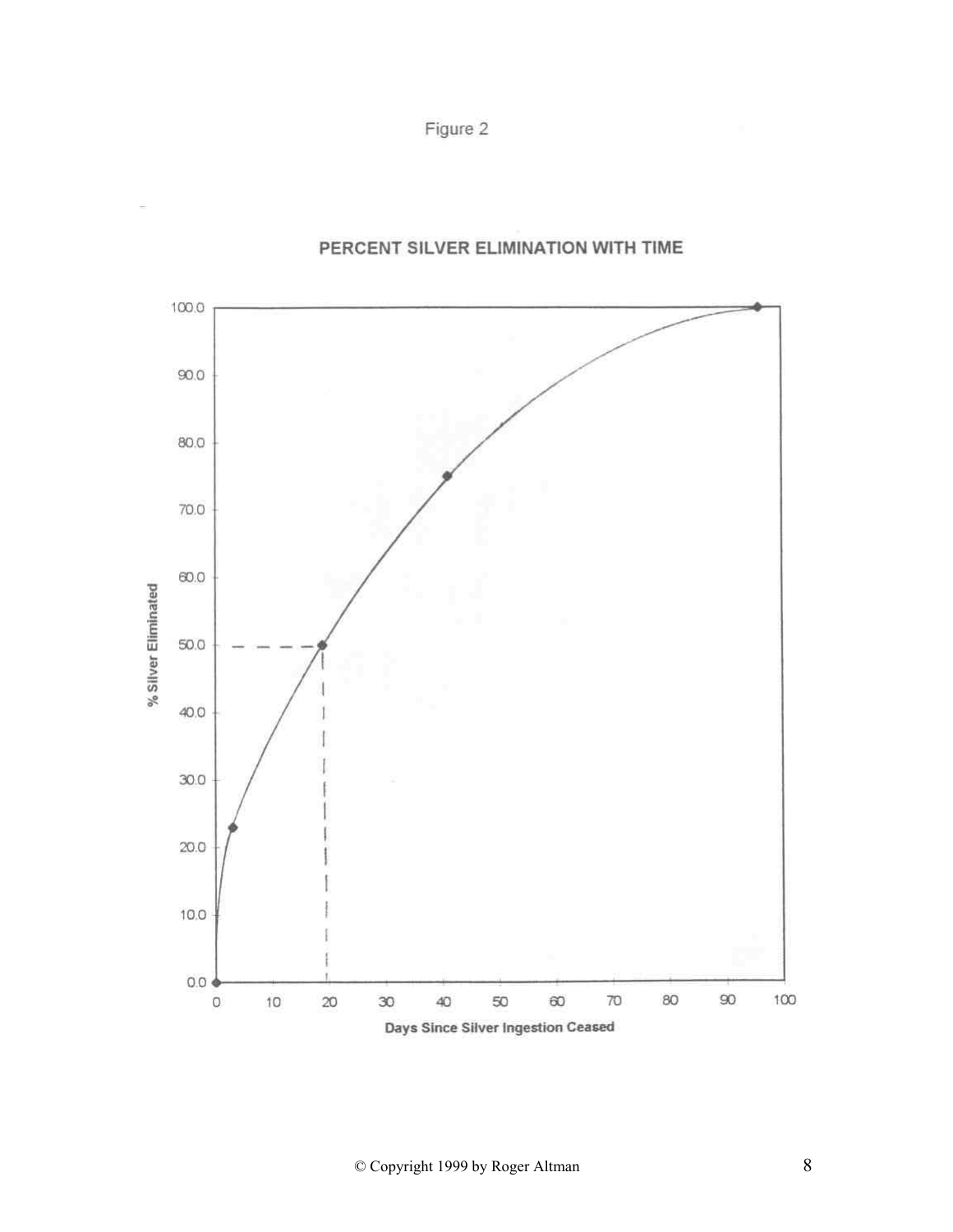#### **APPENDIX I**

#### BASIC PROGRAM FOR NUMERICAL INTEGRATION

- $20 \quad S1=0$
- 25 LPRINT " D ", "%SE"
- 30 FOR  $I = 1$  TO 12
- 40 Y =0.0179997\*I +0.0036:REM EQ OF SILVER ELIM FOR DAY 1-12 IN UNITS OF DAYS/MG
- 50  $S1 = S1 + 1/Y$
- 53 P%=S1\*100/382.8:REM CALCULATE%SILVER ELIMINATED
- 54 LPRINT I,P%:REM PRINT "DAYS SINCE CS INTAKE CEASED" vs. "%SILVER ELIMINATED"
- 60 NEXT I
- 80 FOR I = 13 TO 25
- $85$   $S1 = S1 + 100/21.65$ : REM EQ OF SILVER ELIM FOR DAY 13-25 IN UNITS OF DAYS/MG
- 90  $P\% = S1*100/382.8$
- 95 LPRINT I, P%
- 100 NEXT I
- 190 FOR I 26 TO 96
- 200 Y = 0.01041\*I 0.1043 : REM EQ OF SILVER ELIM FOR DAY 26-96 IN UNITS OF DAYS/MG
- 300  $SI = SI + 1/Y$
- 333  $P\% = S1*100/382.8$
- 400 LPRINT I, P%
- 500 NEXT I